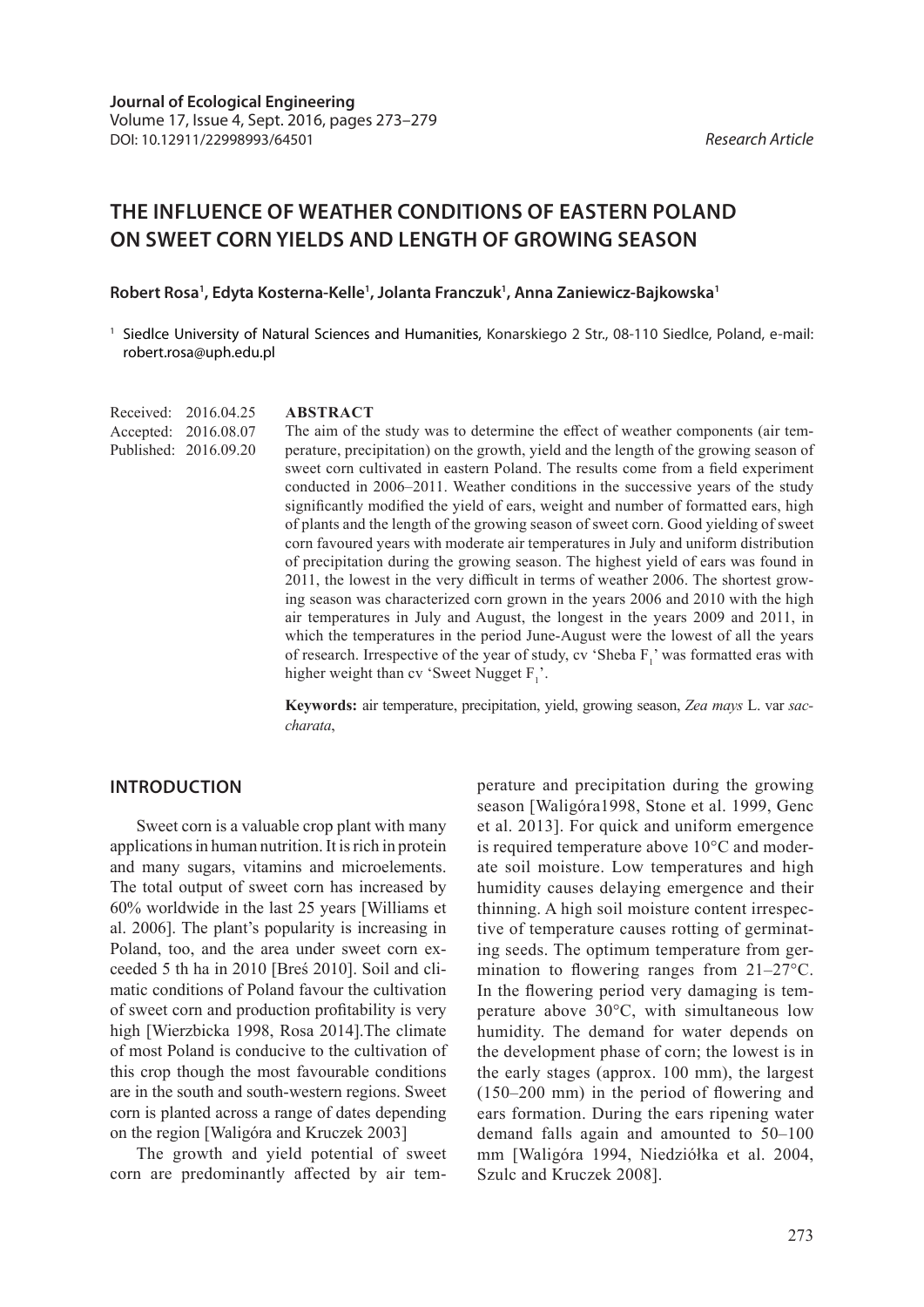The aim of the study was to determine the effect of weather conditions of eastern Poland on the yield, plant growth and length of the growing season of 'Sweet Nugget  $F_1$ ' and 'Sheba  $F_1$ ' sweet corn.

### **MATERIAL AND METHODS**

The experiment was carried out in the years 2006–2011 at the Experimental Farm in Zawady, 25 km east of Siedlce (52º03'N, 22º33'E). According to the international system of FAO classification, the soil was Luvisol [WRB FAO 2015]. The soil organic matter content averaged 1.5%, the humus layer reaching the depth of 30–40 cm. Over the years of the experiment, nitrogen  $(NO<sub>3</sub> +$ NH4 ) content oscillated between 39 and 84, phosphorus (P) 51 and 92, potassium (K) 80 and 105, magnesium (Mg) 28 and 48, calcium (Ca) 235 and 320 mg·dm<sup>-3</sup> of soil, whereas pH in  $H_2O$  from 5.6 to 6.1. The experiment was established as a randomized block design with three replicates.

The field experiment was set up after winter triticale. Ploughing was carried out in autumn, in the years preceding cultivation of corn. At the same time, farmyard manure at the rate of  $30$  t·ha<sup>-1</sup> was incorporated. In spring, two weeks before sowing the seeds, tillage was carried out, and mineral fertilizers were applied at the following rates: 60 kg N (urea), 50 kg  $P_2O_5$  (superphosphate), 180 kg  $K<sub>2</sub>O$  (60% potassium chloride) per 1 ha.

Two early extra-sweet corn cultivars were examined: Sweet Nugget  $F_1$  (Agri-Saaten) and Sheba  $F_1$  (Seminis Vegetable Seeds). Seeds of sweet corn were sown in the years 2006–2011 between 11 and 24 May, at the between- and within-row spacing of  $65 \times 25$  cm. When sweet corn plants were 20 cm high, top dressing of 60 kg  $N$ ·ha<sup>-1</sup> (ammonium nitrate) was applied. Other cultivation practices followed the generally established rules of sweet corn agrotechnology.

The ears were harvested at the stage of milk maturity of kernels, which was at the end of August or the beginning of September. The whole plot area for harvest was  $16 \text{ m}^2$ . During the harvest the following variables were determined:

- total and marketable leafless ear yield  $(t<sup>-1</sup>)$ according to the norm PN-R-75377:1996,
- number of ears per plant and per hectare,
- mean mass of marketable ears  $(g)$ ,
- ear fulfillment.

Ear fulfillment was assigned a value of 1 to 9, depending on the length of the unfilled kernels at the ear tip. Value 1 indicated that over 40 mm of the tip was not filled,  $2 = 35$  to 40 mm of the tip was not filled,  $3 = 30$  to 34 mm of the tip was not filled,  $4 = 25$  to 29 mm of the tip was not filled;  $5 = 20$  to 24 mm of the tip was not filled;  $6 = 15$ to 19 mm of the tip was not filled;  $7 = 10$  to 14 mm of the tip was not filled;  $8 = 5$  to 9 mm of the tip was not filled; and  $9 = 5$  mm or less of the tip was not filled.

In the each year of the study during the sweet corn growing climate data was collected: the average monthly air temperature and the sum of monthly precipitation (Table 1). They come from automatic meteorological station (LB-741) located in the Experimental Farm in Zawady. Precipitation measured by rain gauge RG 50 (with heater) and recorded every hour. To measure the air temperature used the 6-channel thermometer LB-711. To the total evaluation of pluvio-thermal conditions during the growing season was calculated hydrothermal coefficient by Selyaninov (*k*) according to the methodology applied by Skowera and Puła [2004]:

$$
k = \frac{P}{\sum t \cdot 0, 1} \tag{1}
$$

where:  $P$  – total monthly precipitation (mm),

 $\Sigma t$  – total monthly air temperatures > 0°C (Table 2).

The results of the experiment were statistically analysed by ANOVA at  $F \leq 0.05$  following the mathematical model for randomized block design. Significance of differences was determined by the Tukey test at the significance level of  $P \leq$ 0.05 [Winer et al. 1991]. All the calculations were performed in Statistica® 12.0.

#### **RESULTS AND DISCUSSION**

During the growing season of sweet corn average air temperatures were higher than longterm value by 0.4–2.2ºC (Table 1). The warmest growing season were characterized the years 2006 and 2010, with a particularly hot July, and in 2010 also with the hot August. The lowest air temperature was recorded in 2009. In terms of humidity the worst was 2006, in which from May to July have been very large deficit of precipitation, however in August fell until 227.6 mm of rain, which represented 80% of precipitation during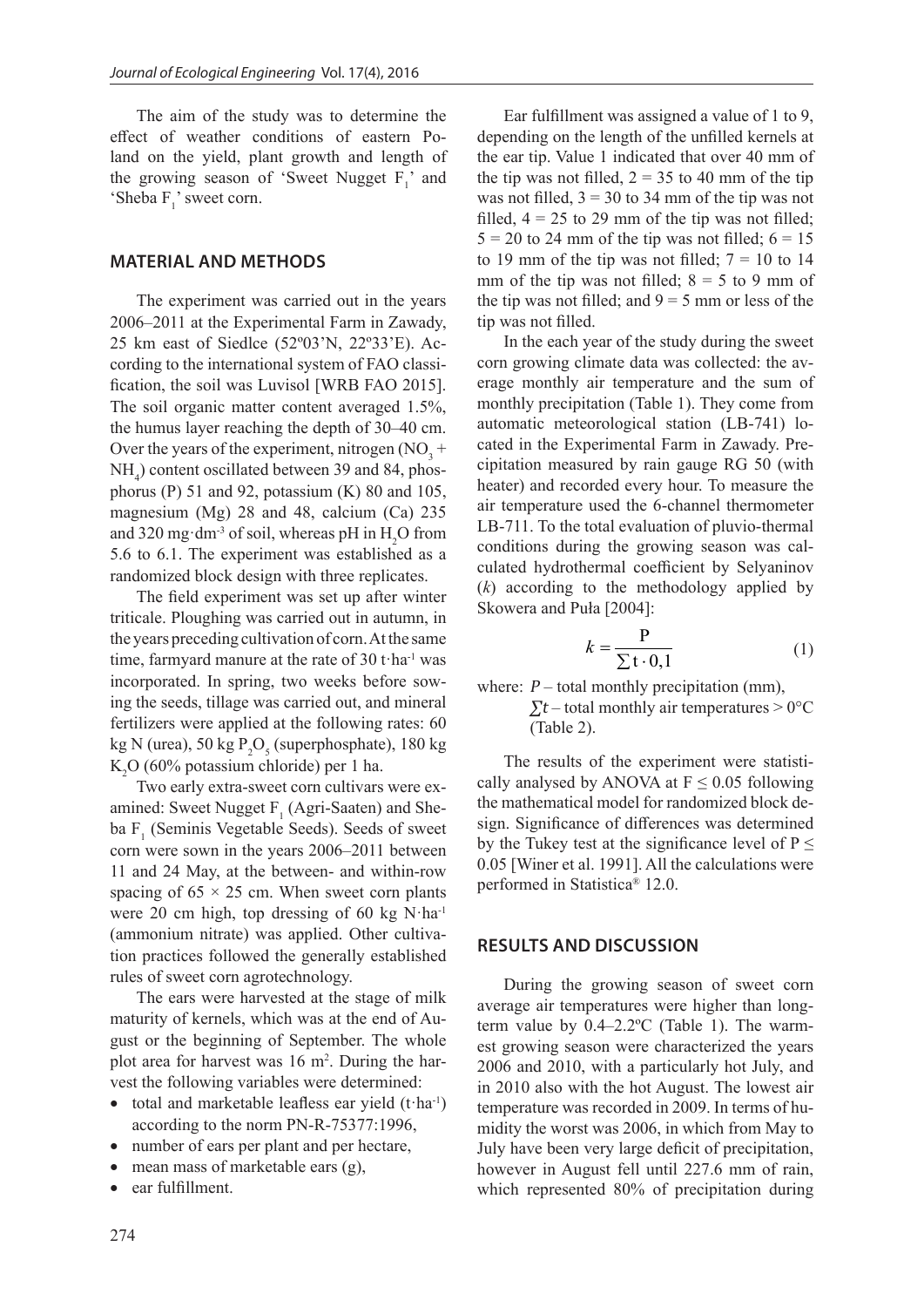|                       |           | Growing season of  |           |            |            |  |  |  |  |
|-----------------------|-----------|--------------------|-----------|------------|------------|--|--|--|--|
| Years                 | $\vee$    | VI                 | VII       | VIII       | sweet corn |  |  |  |  |
| Air temperatures (°C) |           |                    |           |            |            |  |  |  |  |
| 2006                  | 13.6      | 17.2               | 22.3      | 18.0       | 17.8       |  |  |  |  |
|                       | $(+0.4)$  | $(+1.0)$           | $(+4.7)$  | $(+1.1)$   | $(+1.8)$   |  |  |  |  |
| 2007                  | 14.6      | 18.2               | 18.9      | 18.9       | 17.7       |  |  |  |  |
|                       | $(+1.4)$  | $(+2.0)$           | $(+1.3)$  | $(+2.0)$   | $(+1.7)$   |  |  |  |  |
| 2008                  | 12.7      | 17.2               | 18.4      | 18.6       | 16.7       |  |  |  |  |
|                       | $(-0.5)$  | $(+1.0)$           | $(+0.8)$  | $(+1.7)$   | $(+0.7)$   |  |  |  |  |
| 2009                  | 12.9      | 15.7               | 19.4      | 17.7       | 16.4       |  |  |  |  |
|                       | $(-0.3)$  | $(-0.5)$           | $(+1.8)$  | $(+0.8)$   | $(+0.4)$   |  |  |  |  |
| 2010                  | 14.0      | 17.4               | 21.6      | 19.8       | 18.2       |  |  |  |  |
|                       | $(+0.8)$  | $(+1.2)$           | $(+4.0)$  | $(+2.9)$   | $(+2.2)$   |  |  |  |  |
| 2011                  | 13.5      | 18.1               | 18.3      | 18.0       | 17.0       |  |  |  |  |
|                       | $(+0.3)$  | $(+1.8)$           | $(+0.7)$  | $(+1.1)$   | $(+1.0)$   |  |  |  |  |
| Mean (2006-2011)      | 13.5      | 17.3               | 19.8      | 18.5       | 17.3       |  |  |  |  |
|                       | $(+0.3)$  | $(+1.1)$           | $(+2.2)$  | $(+1.6)$   | $(+1.3)$   |  |  |  |  |
| Mean (1951-1990)      | 13.2      | 16.2               | 17.6      | 16.9       | 16.0       |  |  |  |  |
|                       |           | Precipitation (mm) |           |            |            |  |  |  |  |
| 2006                  | 39.6      | 24.0               | 16.2      | 227.6      | 307.4      |  |  |  |  |
|                       | $(-14.7)$ | $(-45.3)$          | $(-54.4)$ | $(+167.8)$ | $(+53.4)$  |  |  |  |  |
| 2007                  | 59.1      | 59.0               | 70.2      | 31.1       | 219.4      |  |  |  |  |
|                       | $(+4.8)$  | $(-10.3)$          | $(-0.4)$  | $(-28.7)$  | $(-34.6)$  |  |  |  |  |
| 2008                  | 85.6      | 49.0               | 69.8      | 75.4       | 279.8      |  |  |  |  |
|                       | $(+31.3)$ | $(-20.3)$          | $(-0.8)$  | $(+15.6)$  | $(+25.8)$  |  |  |  |  |
| 2009                  | 68.9      | 145.2              | 26.4      | 80.9       | 321.4      |  |  |  |  |
|                       | $(+14.9)$ | $(+75.9)$          | $(-44.2)$ | $(+21.1)$  | $(+67.4)$  |  |  |  |  |
| 2010                  | 93.2      | 62.6               | 77.0      | 106.3      | 339.1      |  |  |  |  |
|                       | $(+38.9)$ | $(-6.7)$           | $(+6.4)$  | $(+46.5)$  | $(+85.1)$  |  |  |  |  |
| 2011                  | 36.1      | 39.1               | 120.2     | 18.6       | 214.0      |  |  |  |  |
|                       | $(-18.2)$ | $(-30.2)$          | $(+49.6)$ | $(-41.2)$  | $(-40.0)$  |  |  |  |  |
| Mean (2006-2011)      | 63.8      | 63.2               | 63.3      | 90.0       | 280.3      |  |  |  |  |
|                       | $(+9.5)$  | $(-6.1)$           | $(-7.3)$  | $(+30.2)$  | $(+26.3)$  |  |  |  |  |
| Mean (1951-1990)      | 54.3      | 69.3               | 70.6      | 59.8       | 254.0      |  |  |  |  |

**Table 1.** Mean air temperature and the sum of rainfall at the Weather Station in Zawady during the seasons 2006–2011 in comparison to the 40-year average *(+ or −)*

**Table 2.** Hydrothermal coefficient *k* by Selyaninov

| Years |                          | Vegetation period of |             |             |             |
|-------|--------------------------|----------------------|-------------|-------------|-------------|
|       |                          | VI                   | VII         | VIII        | sweet corn  |
| 2006  | $0.97$ (sd) <sup>*</sup> | $0.47$ (d)           | $0.24$ (d)  | $4.21$ (hh) | $1.47$ (gh) |
| 2007  | $1.35$ (gh)              | $1.08$ (gh)          | $1.24$ (gh) | $0.55$ (sd) | $1.06$ (gh) |
| 2008  | $2.24$ (hh)              | $0.95$ (sd)          | $1.26$ (gh) | $1.35$ (gh) | $1.45$ (gh) |
| 2009  | $1.78$ (gh)              | $3.08$ (hh)          | $0.45$ (d)  | $1.53$ (gh) | $1.71$ (gh) |
| 2010  | $2.21$ (hh)              | $1.13$ (gh)          | $1.19$ (gh) | $1.79$ (gh) | $1.58$ (gh) |
| 2011  | $0.89$ (sd)              | $0.72$ (sd)          | $2.19$ (hh) | $0.34$ (d)  | $1.04$ (gh) |

\* Value *k* – period: < 0.50 – drought (d), 0.51–1.00 – semi-drought (sd), 1.01–2.00 – good humidity (gh), > 2.01 – high humidity (hh) [Waligóra et al. 2013]

the whole growing season of sweet corn (Table 1). Such a distribution of precipitation in combination with the warm weather had a negative effect on the growth and yield of sweet corn. Deficit the amount of precipitation compared to the years 1951–1990 was recorded also in 2007 and 2011, but not always it had a negative effect on the yield of sweet corn ears. Kovaćecić and Culjat [1993] and Stone et al. [1999] report that the air temperature is a factor in the greater degree influencing the growth, development and yield of corn than the amount of precipitation. In turn, Michalski [1997] considers that the cause of weaker yielding of corn is insufficient of precipitation. Whereas Sulewska [2004] states that the crop yields of sweet corn depends not so much on the amount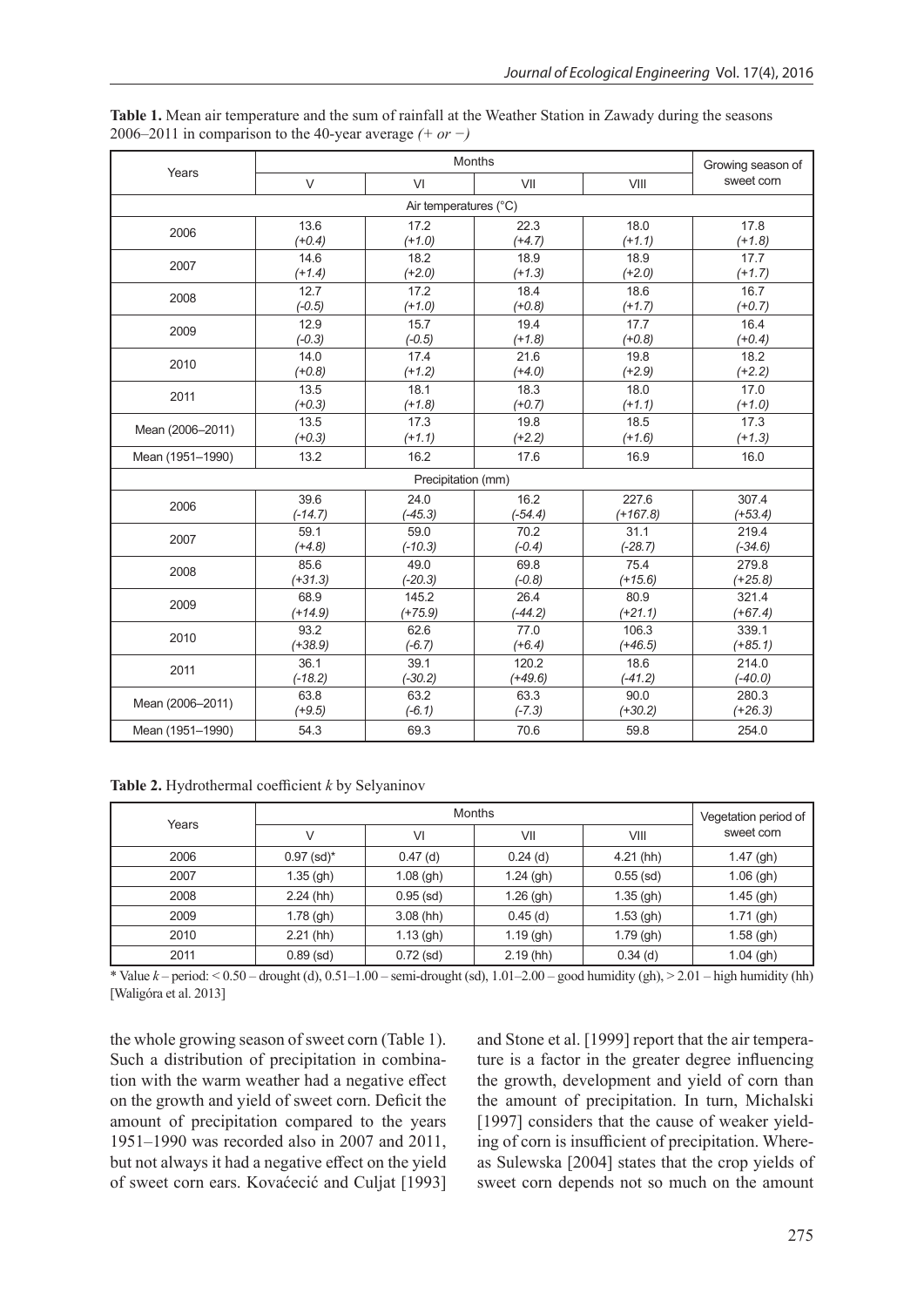as on the distribution of precipitation in the growing season. This author, but also Waligóra et al. [2010] believe that in Polish climatic conditions on the yields of corn in the higher degree decide the total precipitation in June and July.

Diversified course of the weather conditions during the years of the study was reflected in the level of yields of sweet corn (Tables 3 and 4). Significantly the highest yield of total and marketable ears were harvested in 2011. An average for cultivars amounted to 20.18 and 18.30 t·ha-1 (Table 3). Also marketable yield expressed as the number of ears harvested from1 ha was the largest in 2011 and amounted to 68681 (Table 4). It was over 25% more than the average of all the years of research. In 2011, in May and June was recorded a deficit of precipitation compared to the long-term average, but it did not affect negatively on emergence and initial growth of sweet corn plants. However, in July the total precipitation amounted to 120.2 mm and combined with not very high air temperature influenced very favourably on the flowering of corn and ears formation. The average number of marketable ears per plant amounted to 1.1 and was also the largest of all the years of research(Table 4). It is consistent with the research of Waligóra [1994], Szulc and Kruczek [2008] and Waligóra et al. [2010]. The authors stated that the good flowering and ears formation favour higher soil moisture, combined with moderate air temperatures. The lowest yield of sweet corn was achieved in 2006. Irrespective of cultivar the total and marketable yields of ear amounted to 9.05 and 7.77 t $\cdot$ ha<sup>-1</sup> and were from 28 to 57% lower compared to the yields harvested in the remaining years of the study. The number

|                            |                | Total leafless ear yield |          | Marketable leafless ear yield |         |          |  |
|----------------------------|----------------|--------------------------|----------|-------------------------------|---------|----------|--|
| Years                      |                | Cultivar                 |          | Cultivar                      |         |          |  |
|                            | Sweet Nugget F | Sheba F                  | Mean     | Sweet Nugget F                | Sheba F | Mean     |  |
| 2006                       | $9.33 a*$      | 8.77 a                   | 9.05a    | 7.47 a                        | 8.07a   | 7.77 a   |  |
| 2007                       | 13.80 b        | 15.47 b                  | 14.63 b  | 12.11a                        | 12.33a  | 12.22 bc |  |
| 2008                       | 18.77 d        | 16.67 b                  | 17.72 d  | 16.70 a                       | 14.53 a | 15.62 de |  |
| 2009                       | 17.46 d        | 16.67 b                  | 17.07 cd | 14.59 a                       | 15.49 a | 15.04 cd |  |
| 2010                       | 15.32 c        | 15.38 b                  | 15.35 bc | 11.71a                        | 9.94a   | 10.83 b  |  |
| 2011                       | 20.54e         | 19.82 c                  | 20.18e   | 18.79 a                       | 17.81 a | 18.30 e  |  |
| Mean                       | 15.87 A**      | 15.46 A                  | 15.67    | 13.56 A                       | 13.03 A | 13.30    |  |
| Standard<br>deviation      | 3.93           | 3.51                     | 3.66     | 4.17                          | 3.58    | 3.66     |  |
| Variability<br>coefficient | 24.8           | 22.7                     | 23.4     | 30.7                          | 27.5    | 27.5     |  |

Table 3. Yielding of sweet corn (t·ha<sup>-1</sup>)

\* Values within columns followed by the same lowercase letters are not significantly different at  $P \le 0.05$ 

\*\* Values within rows followed by the same uppercase letters are not significantly different at  $P \le 0.05$ 

**Table 4.** Number of sweet corn ears

| Years                      |                 | Number of ears per plant |                   | Number of ears per 1 hectare |          |          |  |
|----------------------------|-----------------|--------------------------|-------------------|------------------------------|----------|----------|--|
|                            |                 | Cultivar                 | Mean              | Cultivar                     |          |          |  |
|                            | Sweet Nugget F. | Sheba F.                 |                   | Sweet Nugget F.              | Sheba F  | Mean     |  |
| 2006                       | $0.8a*$         | 0.8a                     | 0.8a              | 41380 a                      | 41533 a  | 41457 a  |  |
| 2007                       | 0.9a            | 1.0a                     | 1.0 <sub>bc</sub> | 53708 bc                     | 56542 bc | 55125 ab |  |
| 2008                       | 1.1a            | 0.9a                     | 1.0 <sub>bc</sub> | 61767 c                      | 52117 b  | 56942 ab |  |
| 2009                       | 0.9a            | 0.9a                     | 0.9ab             | 55788 c                      | 57934 bc | 56861 ab |  |
| 2010                       | 0.7a            | 0.8a                     | 0.8a              | 47022 ab                     | 51929 b  | 49476 a  |  |
| 2011                       | 1.1a            | 1.0a                     | 1.1c              | 75134 d                      | 62228 c  | 68681b   |  |
| Mean                       | $0.9A^{**}$     | 0.9A                     | 0.9               | 55800 A                      | 53714 A  | 54757    |  |
| Standard<br>deviation      | 0.2             | 0.2                      | 0.1               | 12953                        | 10722    | 9362     |  |
| Variability<br>coefficient | 22.2            | 22.2                     | 11.1              | 23.2                         | 20.0     | 17.1     |  |

\* Values within columns followed by the same lowercase letters are not significantly different at  $P \le 0.05$ 

\*\* Values within rows followed by the same uppercase letters are not significantly different at  $P \le 0.05$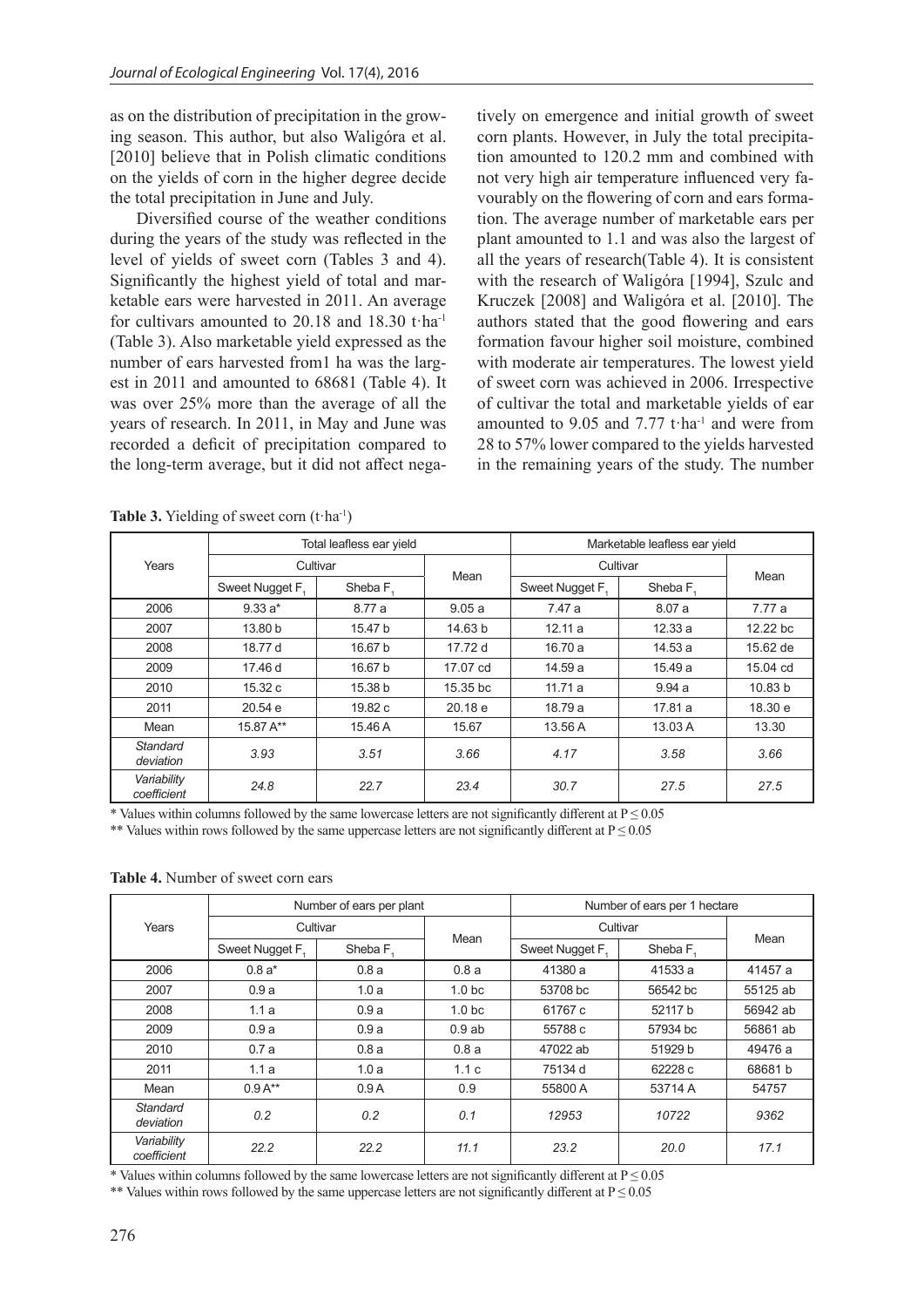of marketable ears from hectare amounted to 41457 and was lower by 16–40% than in the years 2007–2011. It was a consequence of the very difficult pluvio-thermal conditions in 2006. The coefficient k for June and July amounted to only 0.47 and 0.24 (Table 2). According to Michałojć et al. [1996] and Waligóra and Kruczek [2003] the critical periods in terms of the demand of corn on water are the seeds germination and initial growth of plants (May-June) as well as plants flowering (July).In addition, hot and humid weather in August (k=4.21) caused that the panicles and already formatted ears have been attacked by Corn smut. The number of infected ears reached 20%. Also, Waligóra et al. [2008] and Ptaszyńska and Sulewska [2007] was found that warm and humid weather in 2006 was the cause of infection by Ustilago maydis from 1.7 to 27.3% plants of different cultivars of sweet corn. In the author's own studies, also in 2010 the high air temperature and a large amount of precipitation in July and August favoured infection of sweet corn by U. maydis, which also affected on the yields level.

The highest (90.5%) and the lowest (70.2%) share of marketable yield in the total yield of ears was characterized corn cultivated in 2011 and 2010, respectively (Figure 1).

The weight of marketable ears harvested in the years 2008–2011 was similar (Table 5). Irrespective of the sweet corn cultivars was ranged from 254.9 to 276.7 g. The marketable ears with the lowest weight (189.9 g) was harvested in 2006, the least favourable for sweet corn growth. The ears of 'Sheba  $F_1$ ' were characterized by significantly higher weight than ears of 'Sweet Nugget  $F_1'$ . The average ear fulfillment according to the 9-degree scale amounted to 8.0. Irrespective of the cultivar the best fulfillment ears (8.6–8.9)

harvested in the years 2009, 2010 and 2011, the least in the years 2006 and 2007 (6.8–7.3).

The length of the growing season of sweet corn amounted an average 101 days. This feature was strongly modified by weather conditions during the years of the study (Figure 2). Irrespective of the cultivar the longest growing season had corn cultivated in the years 2009 and 2011, respectively 115 and 113.5 days. In the period from June to August these years were characterized by lower than in the remaining years air temperatures, and 2009 also large amount of precipitation. The shortest growing season (91.5 days) was characterized sweet corn in the years 2006 and 2010, in which in the summer month was noted high air temperatures, and 2006 was also characterized by the large deficit of precipitation in June and July. Such conditions significantly accelerated the growth and yield of corn. Waligóra and Kruczek [2003], Waligóra et al. [2010] and Khan et al. [2011] stressed that the cause of elongating of sweet corn growing season are among others low spring temperatures, which extends the germination of seeds, and low temperatures in July affecting the generative growth of plants. In turn, Martin et al. [1976] and Waligóra et al. [2010] was found that warm and dry weather during sweet corn flower in accelerates of pollen shattering, which shortens the growing season.

The highest growth characterized corn plants in the years 2008 and 2011 (173.4 cm and 181.0 cm high),the weakest in 2006 (99.4 cm). It was noted the relationship that the higher air temperatures were in June and July, the corn plants were lower. However, it was not found significant differences in the plants high between investigated cultivars of sweet corn (Figure 3).



**Figure 1.** Share of marketable yield of sweet corn ears in total yield



**Figure 2**. Length of growing season of sweet corn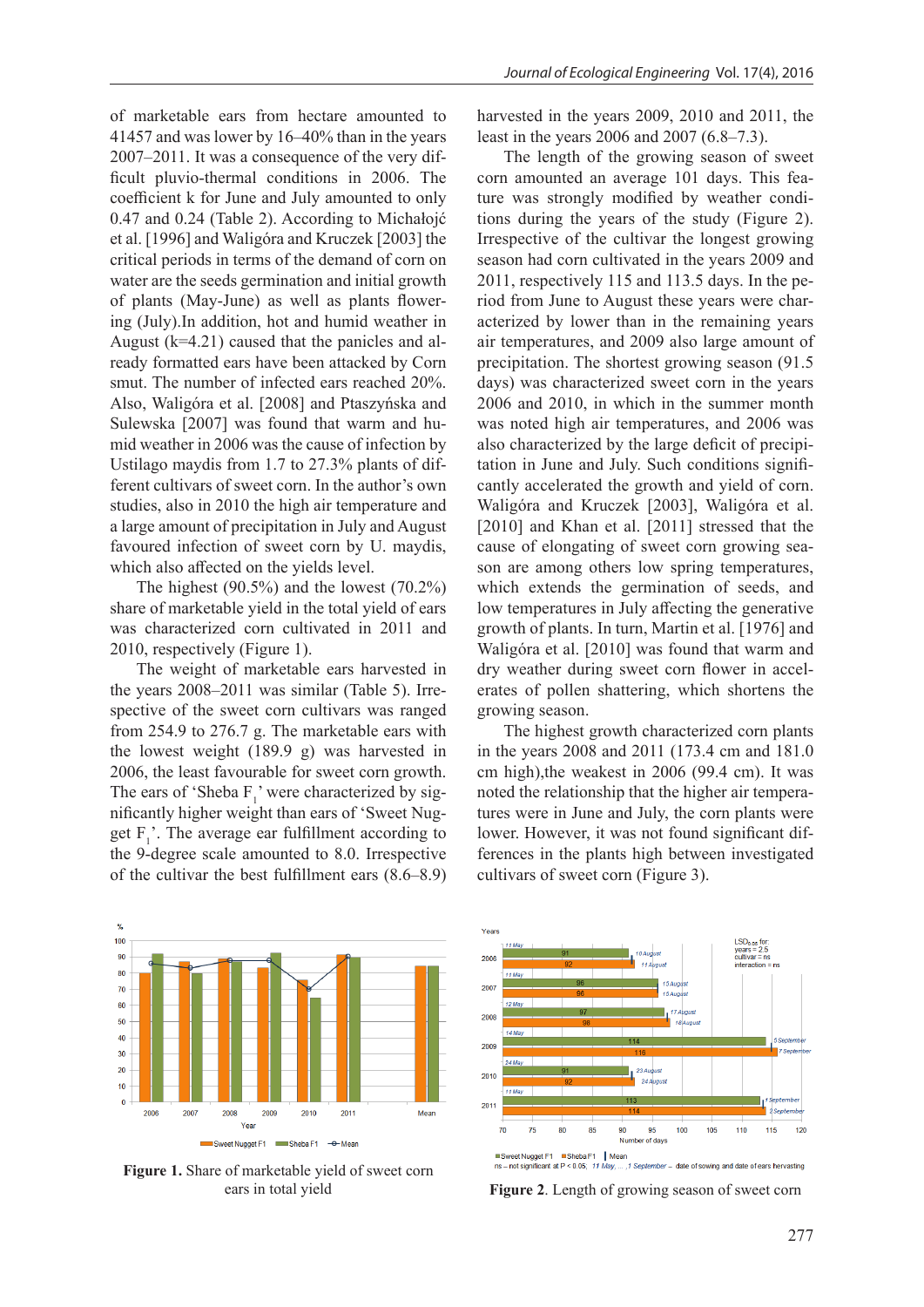

**Figure 3***.* Height of sweet corn plants in 2006–2011

On the basis of calculated correlation coefficients it was found significantly negative correlation between the height of atmospheric temperatures in July and the ears yield, the number of ears per 1 plant and per 1 hectare. It was also found significantly negative influence the level of precipitation in August on the total yield of ears and the number of ears per 1 plant and per 1 hectare (Table 6).

| Years                      |                             | Mass of marketable ear (q) |          | Ear fulfillment (on a 1 to 9 scale) |            |                  |  |
|----------------------------|-----------------------------|----------------------------|----------|-------------------------------------|------------|------------------|--|
|                            | Cultivar                    |                            |          | Cultivar                            |            |                  |  |
|                            | Sweet Nugget F <sub>1</sub> | Sheba F <sub>1</sub>       | Mean     | Sweet Nugget F <sub>1</sub>         | Sheba $F1$ | Mean             |  |
| 2006                       | $183.1 a*$                  | 196.6 a                    | 189.9 a  | 6.6 a                               | 6.9a       | 6.8a             |  |
| 2007                       | 218.4 bc                    | 215.8a                     | 217.1 ab | 7.4 a                               | 7.2a       | 7.3a             |  |
| 2008                       | 264.1 d                     | 266.7 b                    | 265.4c   | 8.6a                                | 8.5a       | 8.6 b            |  |
| 2009                       | 261.4 d                     | 267.9 b                    | 264.7 c  | 8.8a                                | 8.7 a      | 8.8 <sub>b</sub> |  |
| 2010                       | 242.8 cd                    | 266.9 b                    | 254.9 bc | 9.0a                                | 8.7 a      | 8.9 b            |  |
| 2011                       | 249.5 d                     | 303.9c                     | 276.7 c  | 8.3a                                | 7.7 a      | 8.0ab            |  |
| Mean                       | 236.6 A**                   | 253.0 B                    | 244.8    | 8.1 A                               | 8.0 A      | 8.0              |  |
| Standard<br>deviation      | 32.7                        | 41.0                       | 34.8     | 1.1                                 | 0.9        | 0.8              |  |
| Variability<br>coefficient | 13.8                        | 16.2                       | 14.2     | 13.6                                | 11.3       | 10.0             |  |

**Table 5.** Mass of marketable sweet corn ear and ear fulfillment with kernels

\* Values within columns followed by the same lowercase letters are not significantly different at  $P \le 0.05$ 

\*\* Values within rows followed by the same uppercase letters are not significantly different at  $P \le 0.05$ 

| Month                | Length of<br>growing<br>season | Total ear yield | Marketable<br>ear yield | Number of<br>ears per plant | Number of<br>ears per 1<br>hectare | Mass of<br>marketable<br>ear | Ear fulfillment | Height of<br>plants |  |
|----------------------|--------------------------------|-----------------|-------------------------|-----------------------------|------------------------------------|------------------------------|-----------------|---------------------|--|
| Mean air temperature |                                |                 |                         |                             |                                    |                              |                 |                     |  |
| $\vee$               | $-0.448$                       | $-0.336$        | $-0.444$                | $-0.094$                    | $-0.208$                           | $-0.501$                     | $-0.470$        | $-0.390$            |  |
| VI                   | $-0.345$                       | $+0.050$        | $+0.019$                | $+0.441$                    | $+0.214$                           | $-0.176$                     | $-0.454$        | $+0.067$            |  |
| VII                  | $-0.610$                       | $-0.816*$       | $-0.889*$               | $-0.929*$                   | $-0.877*$                          | $-0.617$                     | $-0.260$        | $-0.795$            |  |
| VIII                 | $-0.663$                       | $-0.050$        | $-0.310$                | $-0.277$                    | $-0.243$                           | $-0.002$                     | 0.273           | $+0.015$            |  |
|                      | Sum of precipitation           |                 |                         |                             |                                    |                              |                 |                     |  |
| $\vee$               | $-0.302$                       | $+0.185$        | $-0.029$                | $-0.306$                    | $-0.154$                           | $+0.359$                     | $+0.753$        | $+0.273$            |  |
| VI                   | $+0.570$                       | $+0.299$        | $+0.264$                | $-0.104$                    | $+0.171$                           | $+0.393$                     | $+0.581$        | $+0.225$            |  |
| VII                  | $+0.226$                       | $+0.727$        | $+0.639$                | $+0.704$                    | 0.756                              | $+0.588$                     | $+0.237$        | $+0.729$            |  |
| VIII                 | $-0.534$                       | $-0.861*$       | $-0.809$                | $-0.816*$                   | $-0.882*$                          | $-0.672$                     | $-0.388$        | $-0.798$            |  |

**Table 6**. Coefficient of correlation between mean air temperature and sum of precipitation, and length of the growing period, yields and height of sweet corn plants

**\*** significant at P < 0.05